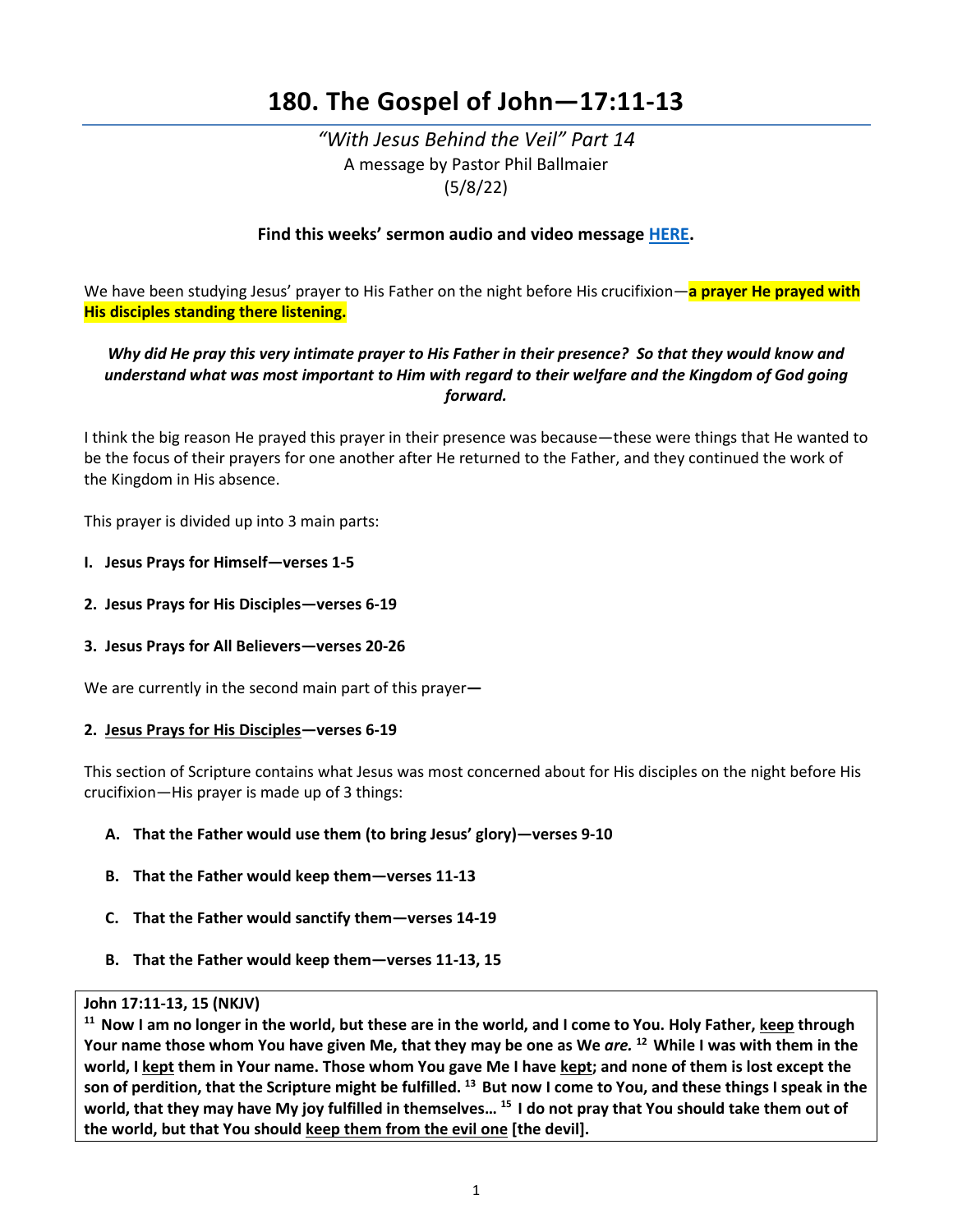Jesus' prayer to His Father that He would *keep* His disciples from the devil falls into 4 basic parts or requests:

- **1. That the Father would keep them from Damnation** (that they would be eternally secure)
- **2. That the Father would keep them from Death** (that Satan would not be allowed to kill them until their work for the Kingdom was finished)
- **3. That the Father would keep them from Division** (that they would always be in unity with one another)
- **4. That the Father would keep them from Defilement** (free from the corruption of the world)

Last week we looked at number 3—

# **3. That the Father would Keep them from Division**

#### **John 17:11 (NKJV)**

**11 Now I am no longer in the world, but these are in the world, and I come to You. Holy Father, keep through Your name those whom You have given Me, that they may be one as We** *are.*

So here, Jesus is praying that the Father would keep His disciples in *unity*—**"that they may be one as We are (one)."**

Unity leads to *joy* (verse 13) and *victory* (there is strength in numbers)—whereas **division** leads *strife* and *defeat*.

**Unity is of the Holy Spirit**—whereas division is of the devil (whose main strategy is *'divide and conquer'*).

As we said last week—**unity is impossible without** *humility* (being dead to self).

The devil could never sow discord and division into a family or a church without *pride*—pride being the opposite of *humility*. (Checkout last week's message)

**REFLECTION**: How has your pride interfered with your walk and Joy with Jesus?

# **4. That the Father would Keep them from Defilement**

#### **John 17:11 (NKJV)**

**11 Now I am no longer in the world, but these are in the world, and I come to You. Holy Father, keep through Your name those whom You have given Me, that they may be one as We** *are.*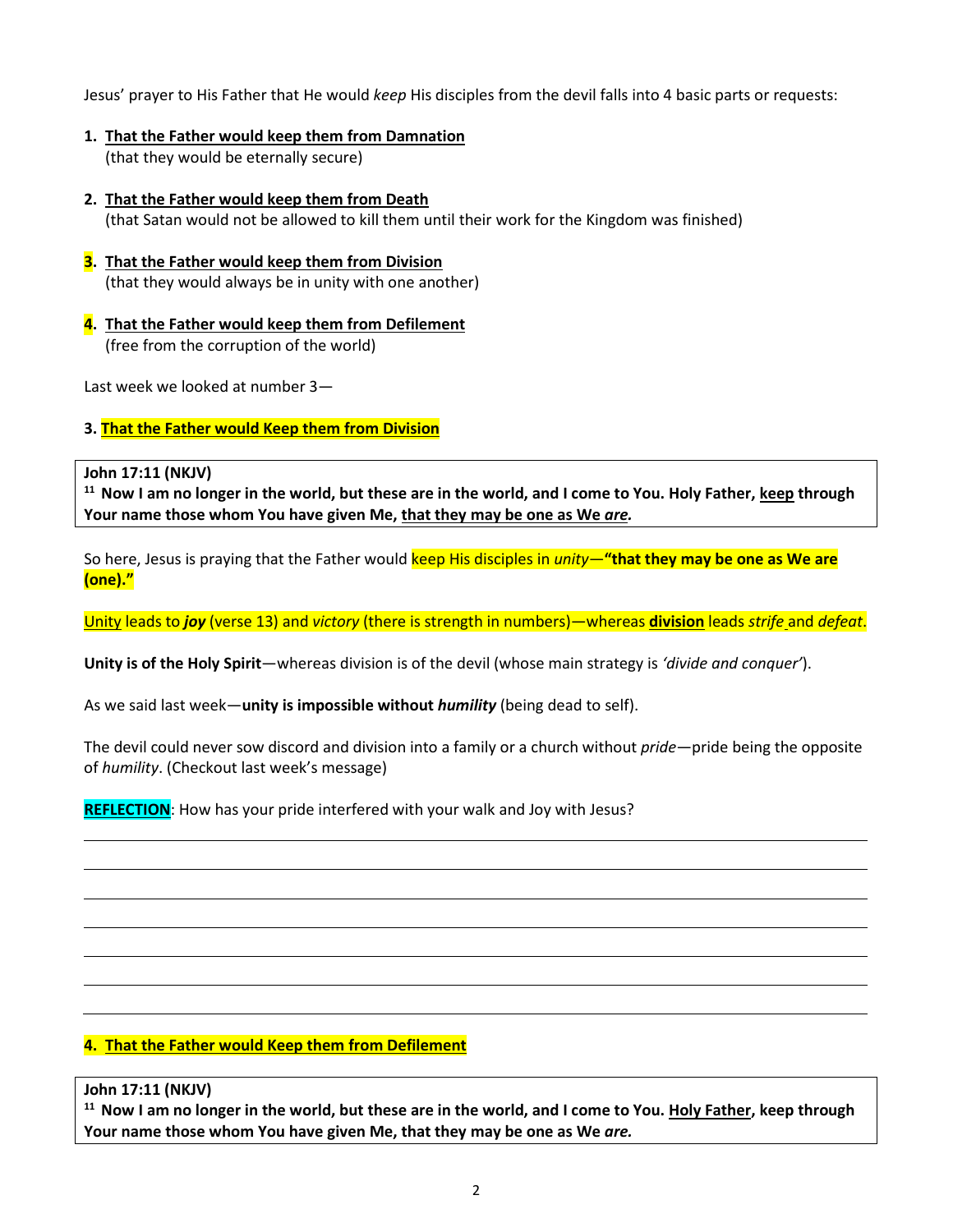Notice the emphasis on the word **"Holy"—"Holy Father, keep through Your name those whom You have given Me…" B**y praying that the Father would **'keep'** His disciples, and then emphasizing the fact that the Father is **'Holy'**—I believe indicates that Jesus is praying that the Father would keep His disciples holy as He is holy..

# **The word 'holy' comes from a Greek word that means** *'separated'* **or** *'set apart'.*

We'll have more to say about this next time—but for now understand that the only way to stay undefiled *by* the world is to remain separate *from* the world!

# **2 Corinthians 6:16-18 (NLT2)**

<sup>16</sup> And what union can there be between God's temple and idols? For we are the temple of the living God. As God said: "I will live in them and walk among them. I will be their God, and they will be my people. <sup>17</sup> Therefore, come out from among unbelievers, and separate yourselves from them, says the LORD. Don't touch their filthy things, and I will welcome you. <sup>18</sup> And I will be your Father, and you will be my sons and daughters, says the LORD Almighty."

So, here in John 17:11 when Jesus prays—**Holy Father, keep through Your name those whom You have given Me**—He is praying that the Father would keep them from the defilement (corruption) of the world.

In the Old Testament, God told His people what was unclean, corrupt and defiling—and forbid them from coming into contact with these things lest they became defiled and couldn't have fellowship with Him (until an offering was made on their behalf)—one example:

# **Leviticus 18:20-27 (NLT2)**

<sup>20</sup> "Do not defile yourself by having sexual intercourse with your neighbor's wife. <sup>21</sup> "Do not permit any of your children to be offered as a sacrifice to Molech, for you must not ['profane'] the name of your God. I am the LORD. <sup>22</sup> "Do not practice homosexuality, having sex with another man as with a woman. It is a detestable sin. <sup>23</sup> "A man must not defile himself by having sex with an animal. And a woman must not offer herself to a male animal to have intercourse with it. This is a perverse act.  $24$  "Do not defile yourselves in any of these ways, for the people I am driving out before you have defiled themselves in all these ways. <sup>25</sup> Because the entire land has become defiled, I am punishing the people who live there. I will cause the land to vomit them out. <sup>26</sup> You must obey all my decrees and regulations. You must not commit any of these detestable sins. This applies both to native-born Israelites and to the foreigners living among you.<sup>27</sup> "All these detestable activities are practiced by the people of the land where I am taking you, and this is how the land has become defiled.

In the Old Testament a person was *'defiled'* when they came in contact with anything that God declared unclean.

# **Leviticus 5:2-3 (NKJV)**

2 …if a person touches any unclean thing, whether *it is* the carcass of an unclean beast, or the carcass of unclean livestock, or the carcass of unclean creeping things, and he is unaware of it, he also shall be unclean and guilty.  $3$  Or if he touches human uncleanness--whatever uncleanness with which a man may be defiled, and he is unaware of it--when he realizes *it,* then he shall be guilty.

So again, a person becomes defiled when they come in contact with something that God has declared *'unclean.'*

Essentially, under the New Covenant coming into contact with the world is to be defiled.

*"But we live in the world, so how can we help but come into contact with it!?"*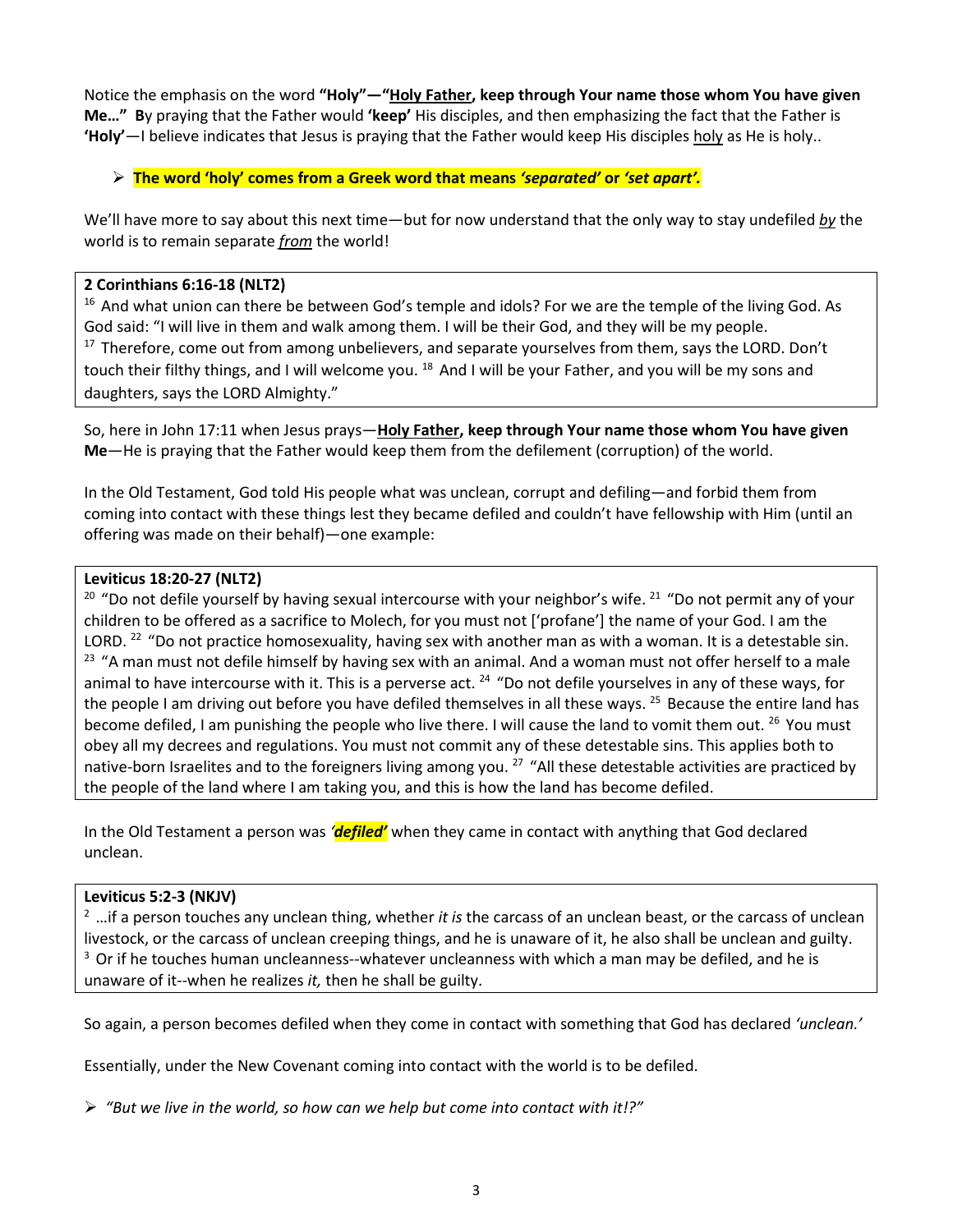- $\triangleright$  I'm not talking about coming in contact with the world in the sense of living on planet earth.
- I'm talking about the world in the sense of the *'fallen world system'* that Satan is in control of.

Please understand, this world is under the control of the devil whom the Bible calls the *"god of this world."* (2 Corinthians 4:4)*—*also:

#### **1 John 5:19 (NKJV)**

19 We know that we are of God, and the whole world lies *under the sway of* the wicked one.

#### **As Christians we are living** *in* **the world, but we must never be a part** *of* **or in fellowship** *with* **the world.**

# **We must (by the power of the Holy Spirit) learn how to be in the world (serving God) while remaining separate from the world. Really, this is at the heart of spiritual warfare—which is a battle for control of our hearts in who or what we are going to love more—God or the world.**

#### **1 John 2:15-17 (NKJV)**

<sup>15</sup> Do not love the world or the things in the world. If anyone loves the world, the love of the Father is not in him. 16 For all that *is* in the world--the lust of the flesh, the lust of the eyes, and the pride of life--is not of the Father but is of the world.  $^{17}$  And the world is passing away, and the lust of it; but he who does the will of God abides forever.

When John says that **children of God must not** *'love the world'*—he uses the Greek word '*kosmos'*. '**Kosmos'** is a word that doesn't mean the *'planet earth'* but—the **fallen world system** which is controlled by Satan. *Planet earth was created by God and is a beautiful and awesome thing to behold.*

It is not to be worshipped (Romans 1:20-25) but to be enjoyed and looked to as something that declares the glory of God who created it—and therefore **motivates us to worship Him**! On the other hand, *kosmos* is a word that refers to the domain of Satan (the god of this world) with all of its temptations and lusts—and therefore must not be loved by God's people.

In fact, James said, *"friendship with the world is enmity with God?" (James 4:4).*

One pastor put it this way—

 *"Kosmos (world) does not refer to the physical earth or universe but rather to the spiritual reality of the mancentered, Satan-directed system of this present age, which is hostile to God and God's people. It refers to the selfcentered, godless value system and mores of fallen mankind. The goal of the world is self-glory, self-fulfillment, self-indulgence, self-satisfaction, and every other form of self-serving—all of which amounts to hostility toward God."*

# **James 1:26-27 (NKJV)**

<sup>26</sup> If anyone among you thinks he is religious, and does not bridle his tongue but deceives his own heart, this one's religion *is* useless. 27 Pure and undefiled religion before God and the Father is this: to visit orphans and widows in their trouble, *and* to keep oneself unspotted [undefiled, uncorrupted] from the world.

#### One author said—

"Pure 'religion' has nothing to do with ceremonies, temples, or special days. Pure religion means practicing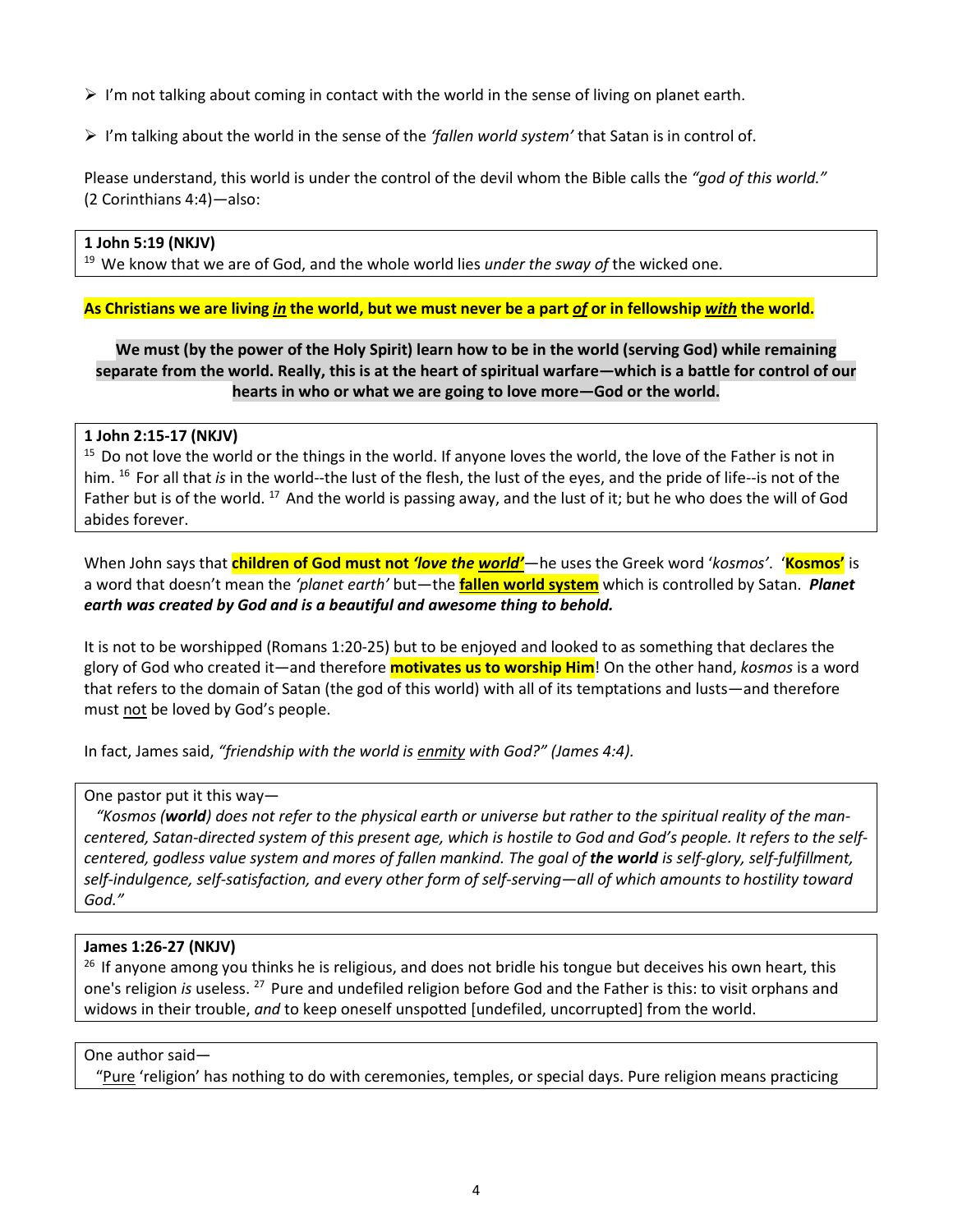God's Word and sharing it with others, through speech, service, and separation from the world…We are sent into the world to win others to Christ (John 17:18). It is only as we maintain our separation from the world that we can serve and be used to save others."

**REFLECTION**: Think of examples of planet earth that motivate you to think of and worship God?

Now you understand why this subject was so much on the heart of Jesus the night before He went to the cross and why He brought it to His Father in prayer for His disciples. **He knew they could never** *reach* **the world with the gospel if they became** *defiled* **by the world**—**and they could only remain undefiled by the world if they remained separate from the world.**

> **The world is a defiling place with many things that will corrupt our walks and will break our fellowship with the Lord.**

When that happens, the connection that we have with Him is broken (until we confess our sin and repent)—and when that happens our lives become disconnected from the power of the Holy Spirit which stops flowing in and thru our lives.

The result is—our lives become impotent, weak and ineffectual for God.

# As I said, **the world is a defiling place—purposely designed by the devil to be so.**

- $\triangleright$  We can be defiled by the world thru drugs, alcohol, pornography, a hunger for power, greed, and lust (both sexual and material lust).
- $\triangleright$  The world's 'entertainment' is super defiling today—including things like: TV shows, movies, music and so much of the junk people feed their minds on watching YouTube.
- $\triangleright$  And now add social media to the mix like: Facebook, Twitter, TikTok, Instagram, Tumblr, Flickr—which elevate the devil's defilements to a whole new level in preparation for the coming of the Lord Jesus Christ for His Church.

But even for Christians who stay away from most of those defiling media and social media outlets—there are other ways we can be defiled:

#### **Hebrews 12:14-15 (NKJV)**

<sup>14</sup> Pursue peace with all *people*, and holiness, without which no one will see the Lord: <sup>15</sup> looking carefully lest anyone fall short of the grace of God; lest any root of bitterness [due to pride and unforgiveness] springing up cause trouble, and by this many become defiled;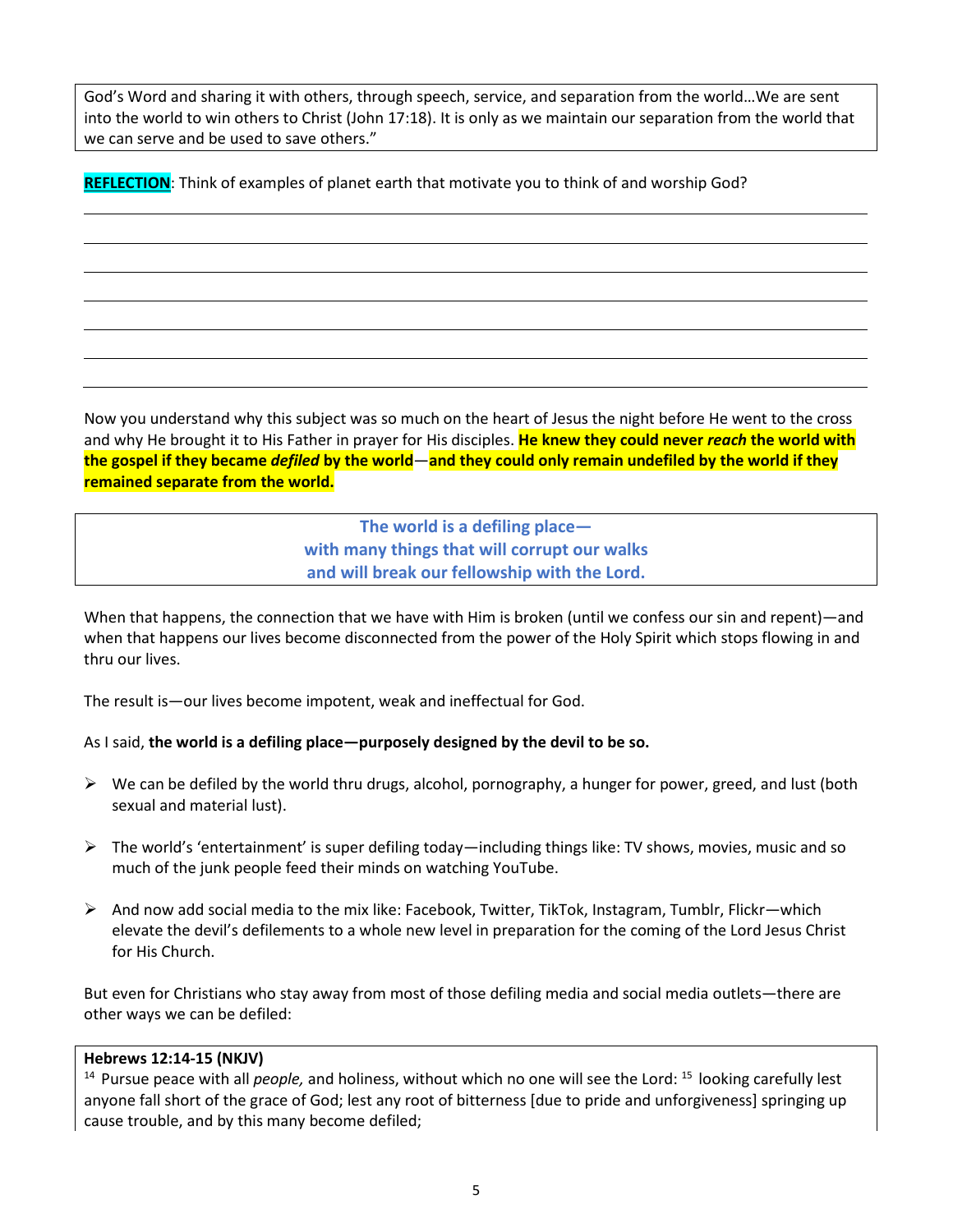# **James 3:6 (NKJV)**

6 And the tongue *is* a fire, a world of iniquity. The tongue is so set among our members that it defiles the whole body [due to gossip and slander] and sets on fire the course of nature; and it is set on fire by hell.

# *What are some of the things we can do to keep from being defiled by the world—remembering that the best defense is a good strong offense.*

# **1. Purposing In Your Heart To Live An Undefiled Life For God**

#### **Daniel 1:8 (NKJV)**

<sup>8</sup> But Daniel purposed in his heart that he would not defile himself with the portion of the king's delicacies, nor with the wine which he drank; therefore he requested of the chief of the eunuchs that he might not defile himself.

Daniel didn't live any differently in Babylon than he did in Jerusalem. By the same token, Christians shouldn't live any differently in the world as they do in church. But with regard to Daniel living on purpose—you won't live the Christian life on accident—you have to live it on purpose!

That starts in the heart with your personal commitment to God—

# **2. Planning Your Day To Live An Undefiled Life For God**

If you plan your day (what you're going to do and NOT do), where you're going to go and NOT go, and who you're going to see and NOT see)—you will keep from being defiled to a minimum and experience victory on a much greater scale.

This works for dieting—don't impulse eat—plan your meals ahead of time and stick to a good, nutritional diet plan. Most of the time we fall into temptation when we are meandering thru our day or channel surfing at night or are idle and are not living with purpose by planning ahead—be busy serving God!

If you busy yourself by being about your Father's business the devil won't be able to use idleness against you—as he did with King David.

# **3. Purging Your House To Live An Undefiled Life For God**

The environment where you spend most of your time (inside your home) needs to be 'sanctified'—a safe place from temptation and sin.

# **Psalm 101:2-4 (NKJV)**

<sup>2</sup> I will behave wisely in a perfect way...I will walk within my house with a perfect heart. <sup>3</sup> I will set nothing wicked before my eyes; I hate the work of those who fall away; It shall not cling to me. 4 A perverse heart shall depart from me; I will not know wickedness.

#### **Deuteronomy 6:6-9 (NKJV)**

 $6$  "And these words which I command you today shall be in your heart.  $7$  You shall teach them diligently to your children, and shall talk of them when you sit in your house, when you walk by the way, when you lie down, and when you rise up. <sup>8</sup> You shall bind them as a sign on your hand, and they shall be as frontlets between your eyes. <sup>9</sup> You shall write them on the doorposts of your house and on your gates [i.e., 'surround yourself in your home with the Word of God'].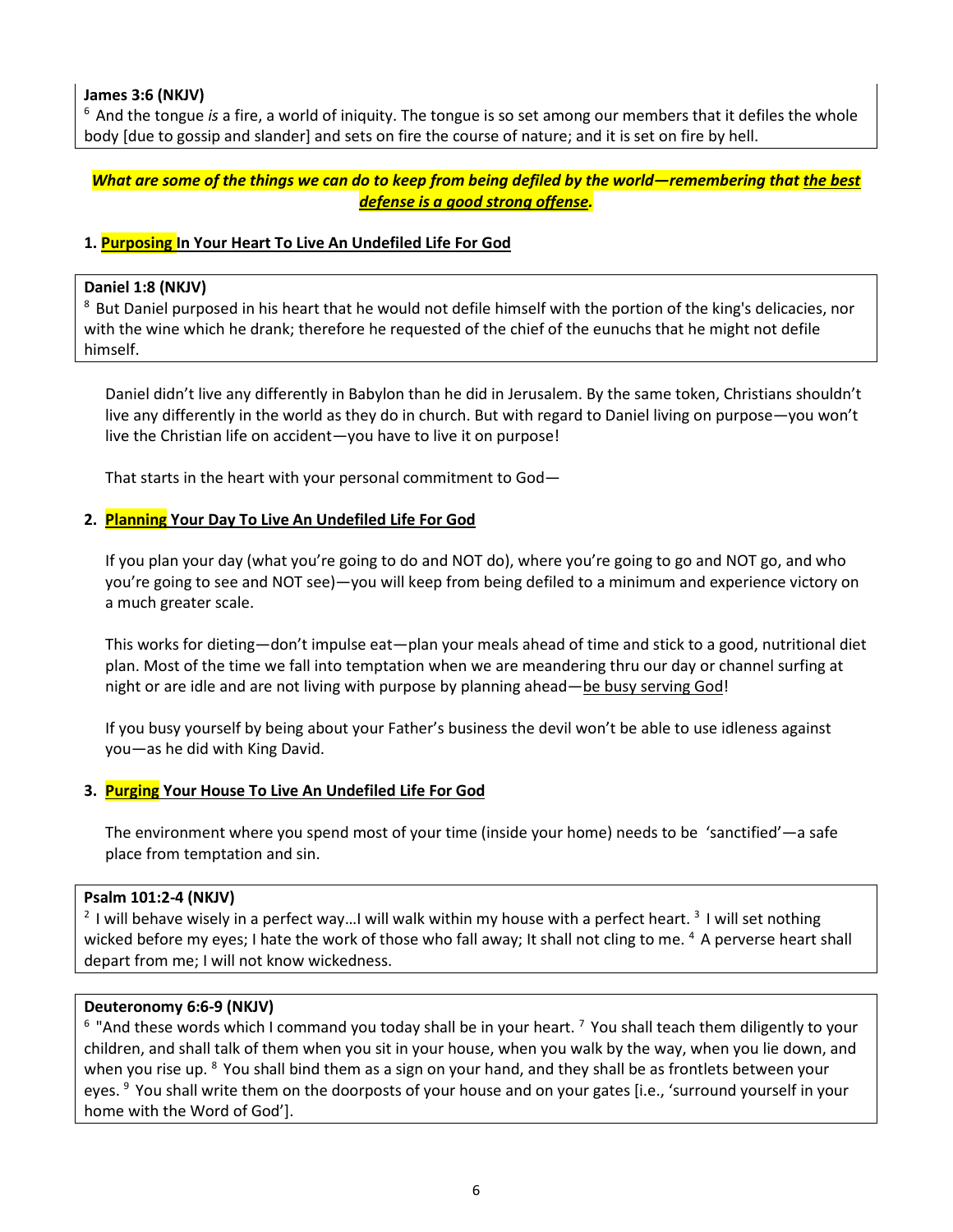# **Acts 19:19-20 (NKJV)**

19 Also, many of those who had practiced magic brought their books together and burned *them* in the sight of all [i.e., 'they purged their homes of all evil']. And they counted up the value of them, and *it* totaled fifty thousand *pieces* of silver. 20 So the word of the Lord grew mightily and prevailed.

#### One pastor commented on this—

 *"They destroyed all their magic paraphernalia publicly, in the sight of all. It also prompted Christians to renounce any connection with the demonic that may have been remaining; they renounced the demonic by confessing and burning their magic books, disregarding whatever value they might have. Christians must do this also today, removing books (Harry Potter), tapes, records, statues, charms, games (Ouija Boards, Dungeons and Dragons etc.), or whatever else might have a connection with demonic spirits—and destroy them.*

*These books and scrolls full of magic charms, amulets and incantations were well known in Ephesus—and were very valuable. The total value of the magical books and spells that they burned was equivalent to fiftythousand pieces of silver. Even though fifty thousand pieces of silver would have been equivalent of the yearly wage of one hundred fifty men—these new believers didn't hold a garage sale or give their stuff away. They burned it.* 

*Folks don't sell stuff you know is harmful. Be like these guys, and trash it. Pour it down the drain. Flush it down the toilet—Destroy it!"*

# 1. **Purposing in your heart**

REFLECTION: How do you purpose your heart to avoid defiling behavior & thoughts?

# 2. **Planning your day**

**REFLECTION**: How do you plan your day for God?

#### 3. **Purging your house**

**REFLECTION**: What steps have you taken to purge your home of temptation & sin?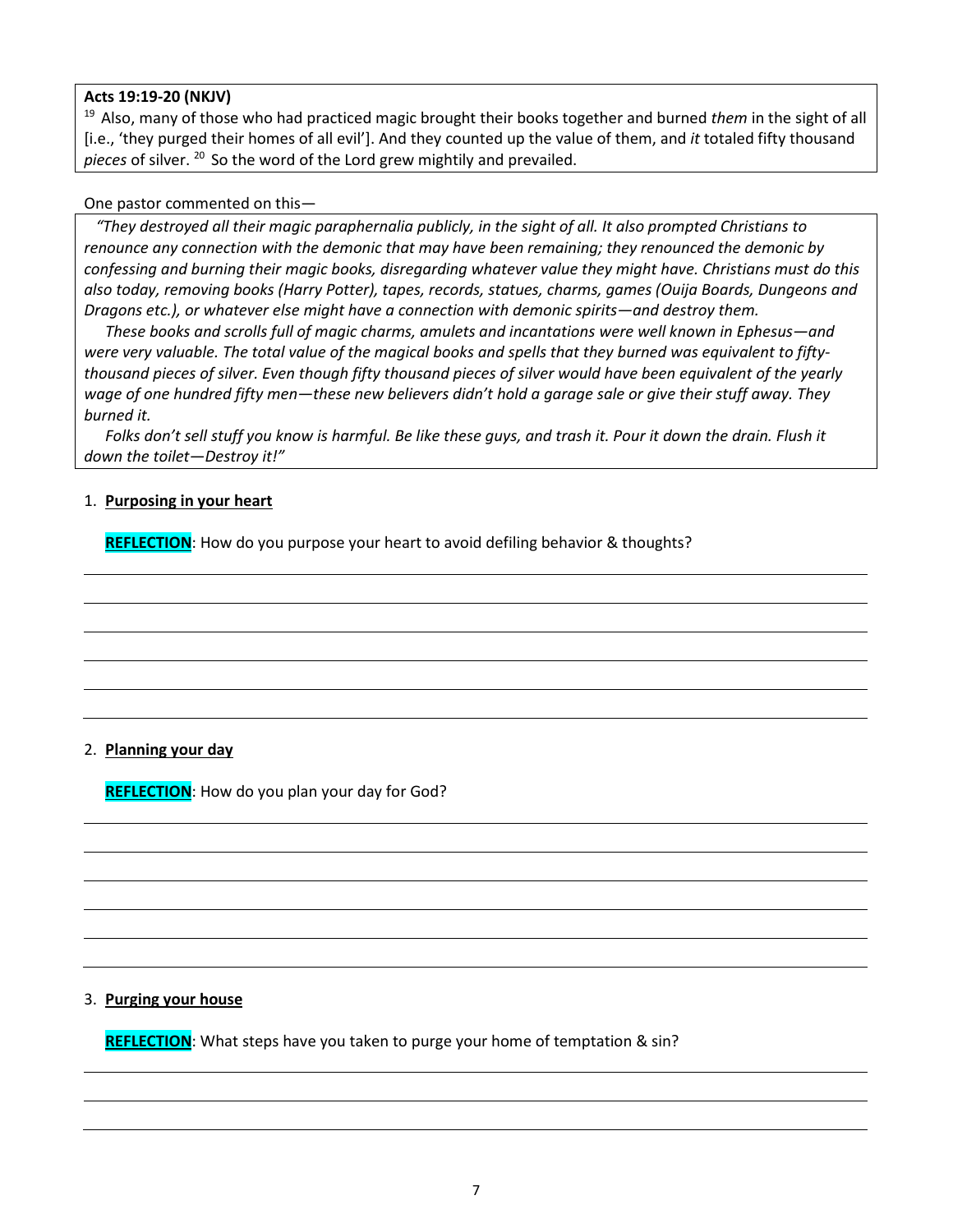# **4. Promises of God (as in believing in and clinging to God's promises in His Word) to live an undefiled life for God**

#### **2 Peter 1:4 (NKJV)**

<sup>4</sup> by which have been given to us exceedingly great and precious promises, that through these you may be partakers of the divine nature, having escaped the corruption *that is* in the world through lust.

A couple examples of God's great and precious promises that we should cling to are:

#### **Galatians 5:16 (NKJV)**

<sup>16</sup> I say then: Walk in the Spirit, and you shall not fulfill the lust of the flesh.

#### **Isaiah 41:10 (NKJV)**

10 Fear not, for I *am* with you; Be not dismayed, for I *am* your God. I will strengthen you, Yes, I will help you, I will uphold you with My righteous right hand.'

In closing, understand that God blesses those who keep themselves pure from the pollutions of the world—

#### **Psalm 119:1-3 (NKJV)**

<sup>1</sup> Blessed *are* the undefiled in the way, Who walk in the law of the LORD!<sup>2</sup> Blessed *are* those who keep His testimonies, Who seek Him with the whole heart!<sup>3</sup> They also do no iniquity; They walk in His ways.

The problem with living in darkness is—you start getting used to the darkness and actually start thinking you're living as a 'light.'

You start thinking that because we Christians aren't as sinful as those in the world our compromises aren't bad—and we actually deceive ourselves in thinking that we are *'lights in the darkness'* instead of what we really are—a part of the darkness!

#### **Vance Havner**

 "We are living in the dark. We were born into it and it was born in us. We were children of darkness at one time but when we received the gospel, we became children of light. At that point the darkness inside us was replaced with light but we found ourselves still living in the moral and spiritual darkness of this world which is all around us.

We are living at the close of an age that is dominated by the prince and powers of darkness—a world where men love darkness rather than light because their deeds are evil.

 But the night is far spent, the day of Christ's return is at hand—and yet it's always blackest before the dawn. The darkness has never been more pervasive and persuasive in my lifetime than it is today in our nation. Not only do we live in the dark as Christians—we've gotten used to the dark.

 We have all had the experience of walking into a very dark room where all we could see was blackness—but after a few seconds our eyes adjusted, and we got used to the dark. This has happened to many Christians